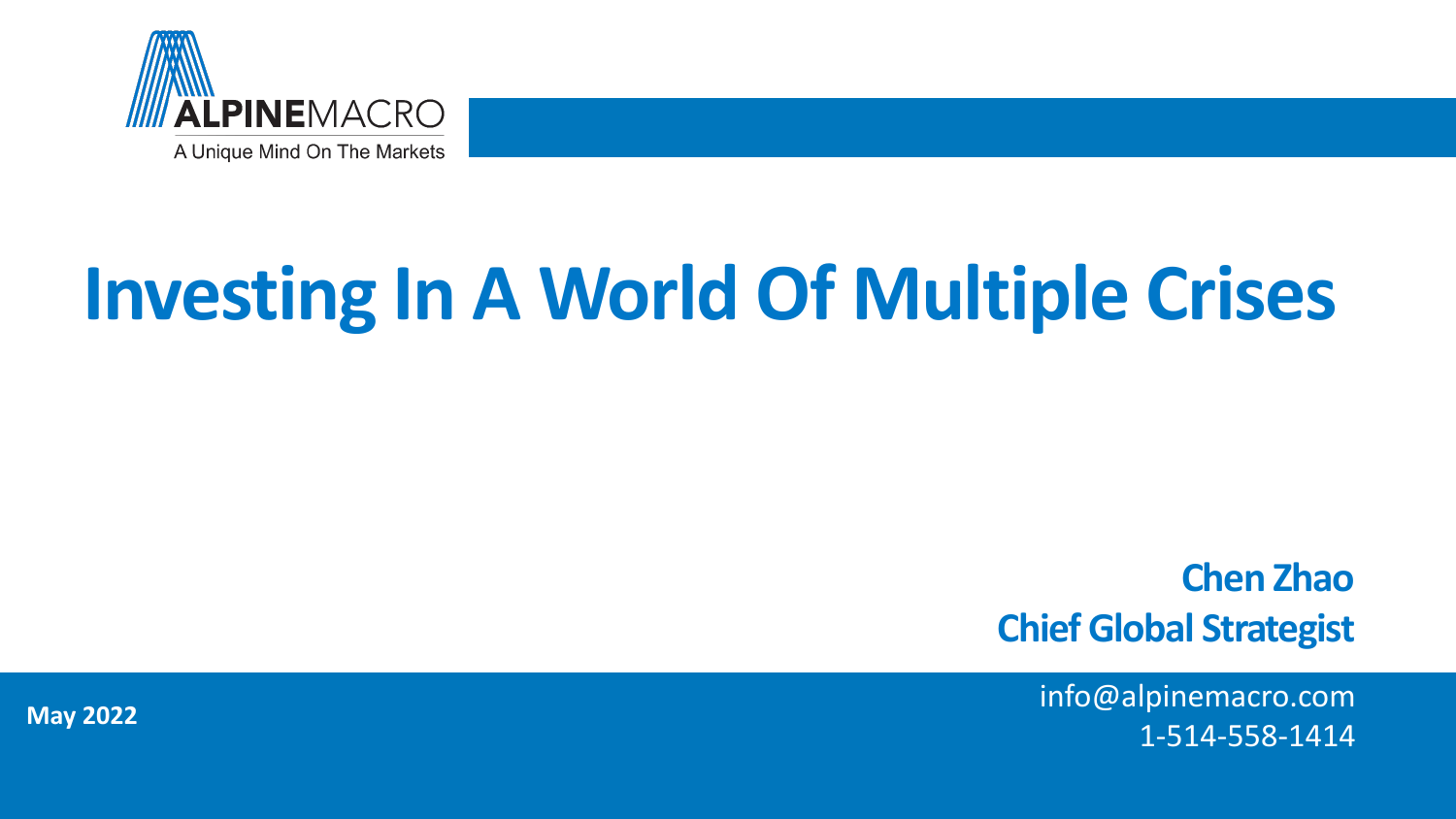## To request a trial: alpinemacro.com/trial-access/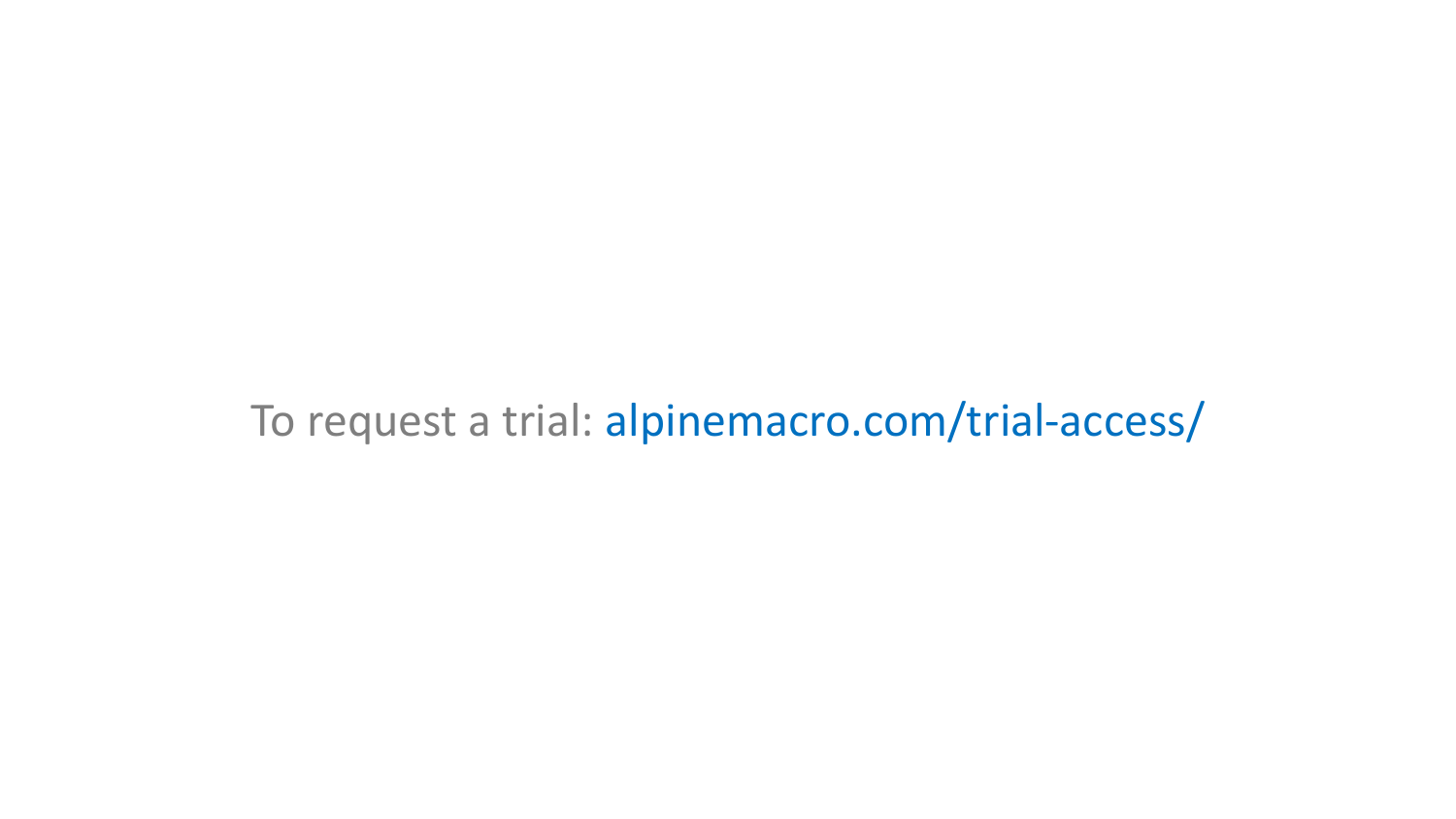





Request a Trial: alpinemacro.com/trial-access/

**ALPINEMACRO**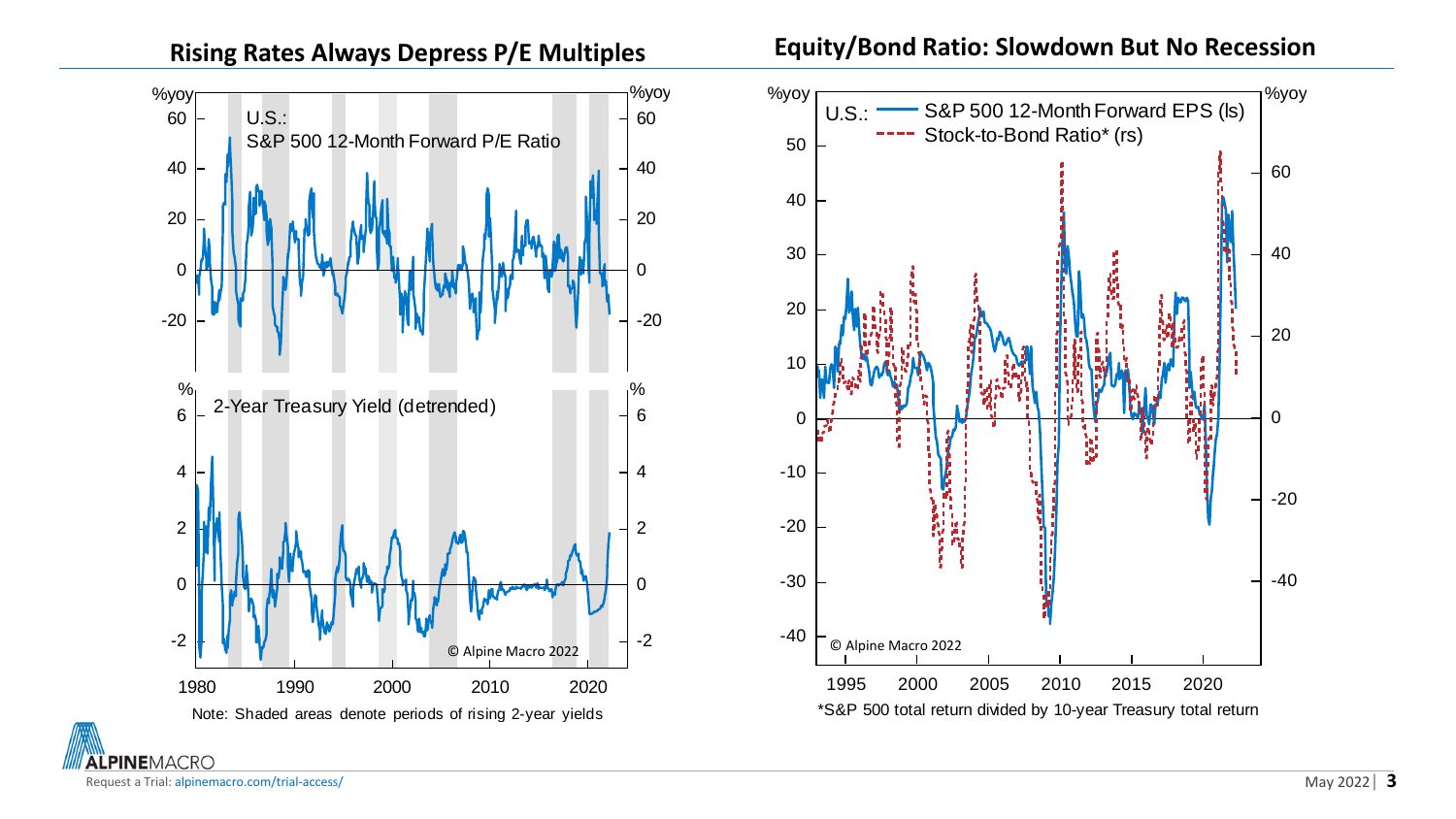**QT Will Cause More Pain**

**Equity Remains Expensive After Price Decline**



**ALPINEMACRO** Request a Trial: alpinemacro.com/trial-access/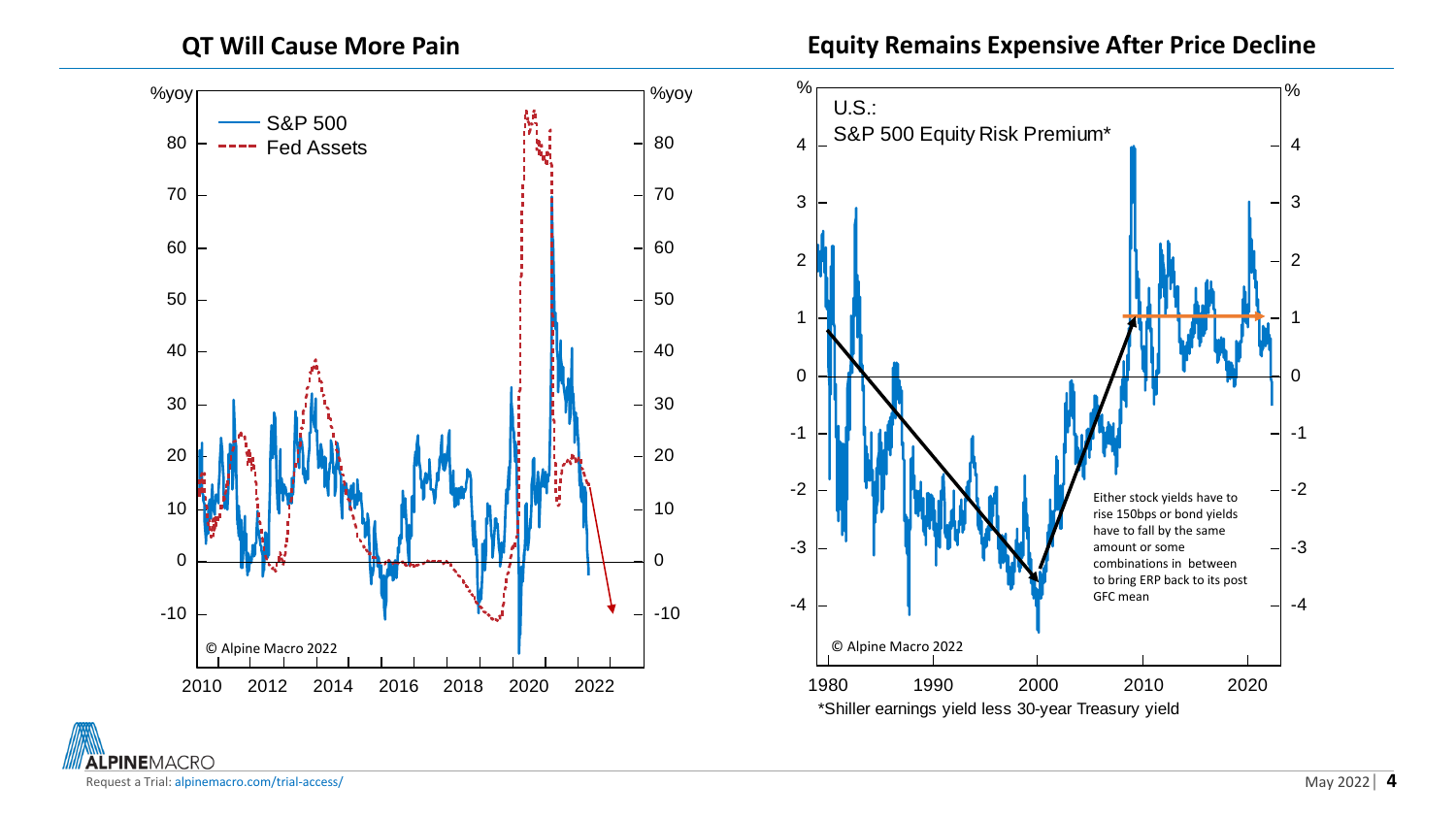![](_page_4_Figure_2.jpeg)

![](_page_4_Figure_3.jpeg)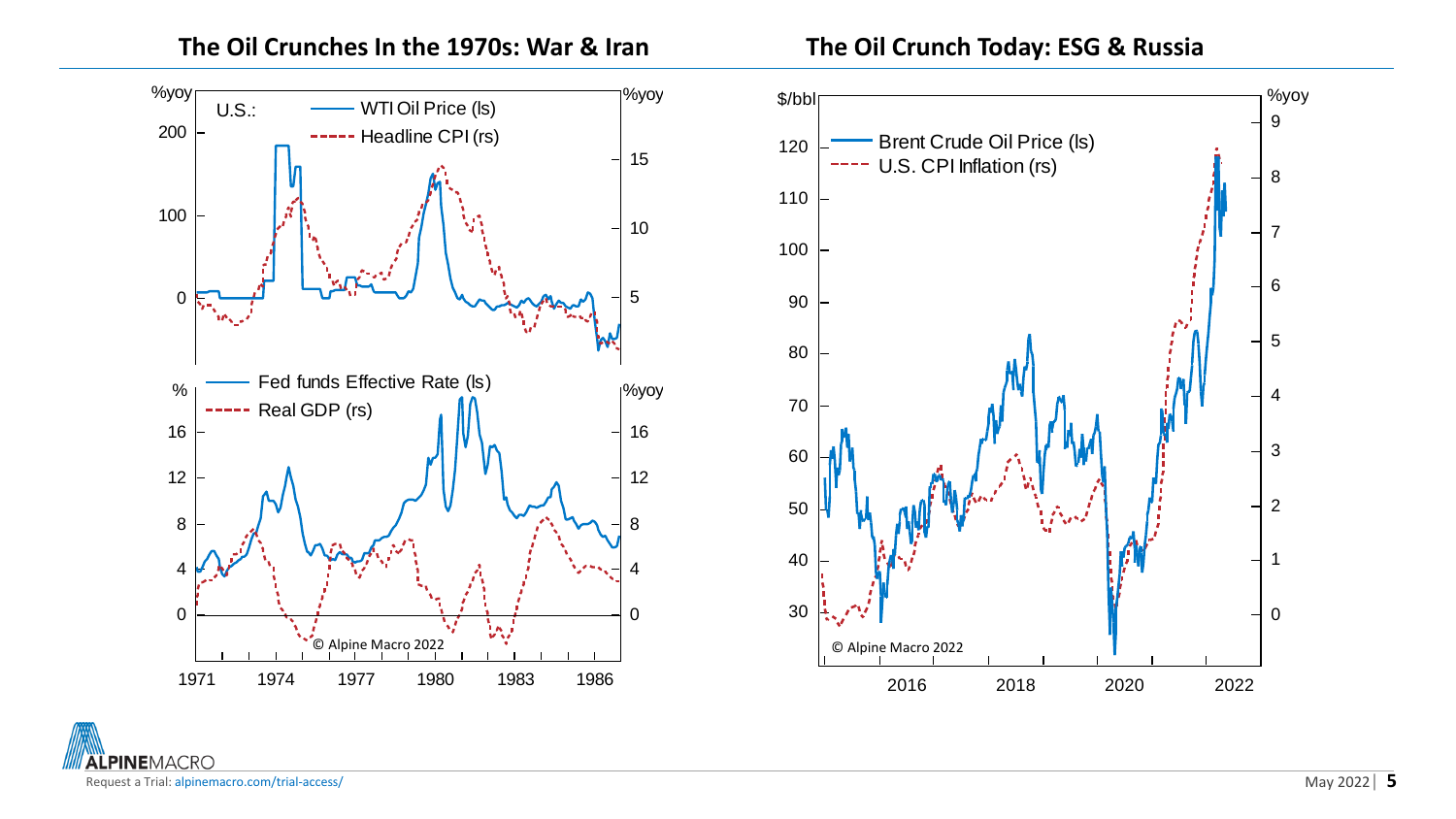![](_page_5_Figure_2.jpeg)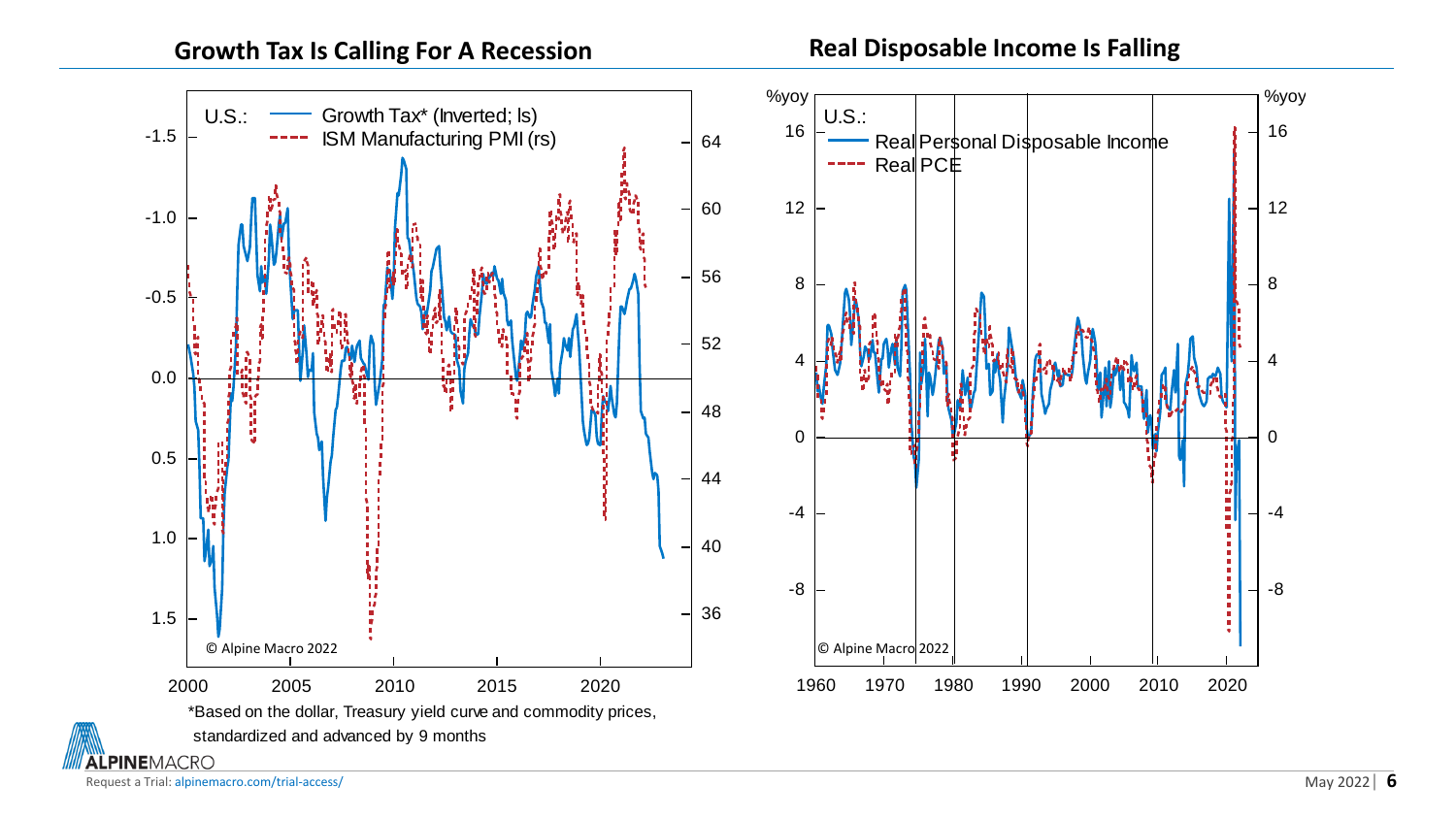**The Fed Is Getting More Aggressive**

**But The Bond Market Disagrees** 

![](_page_6_Figure_2.jpeg)

Request a Trial: alpinemacro.com/trial-access/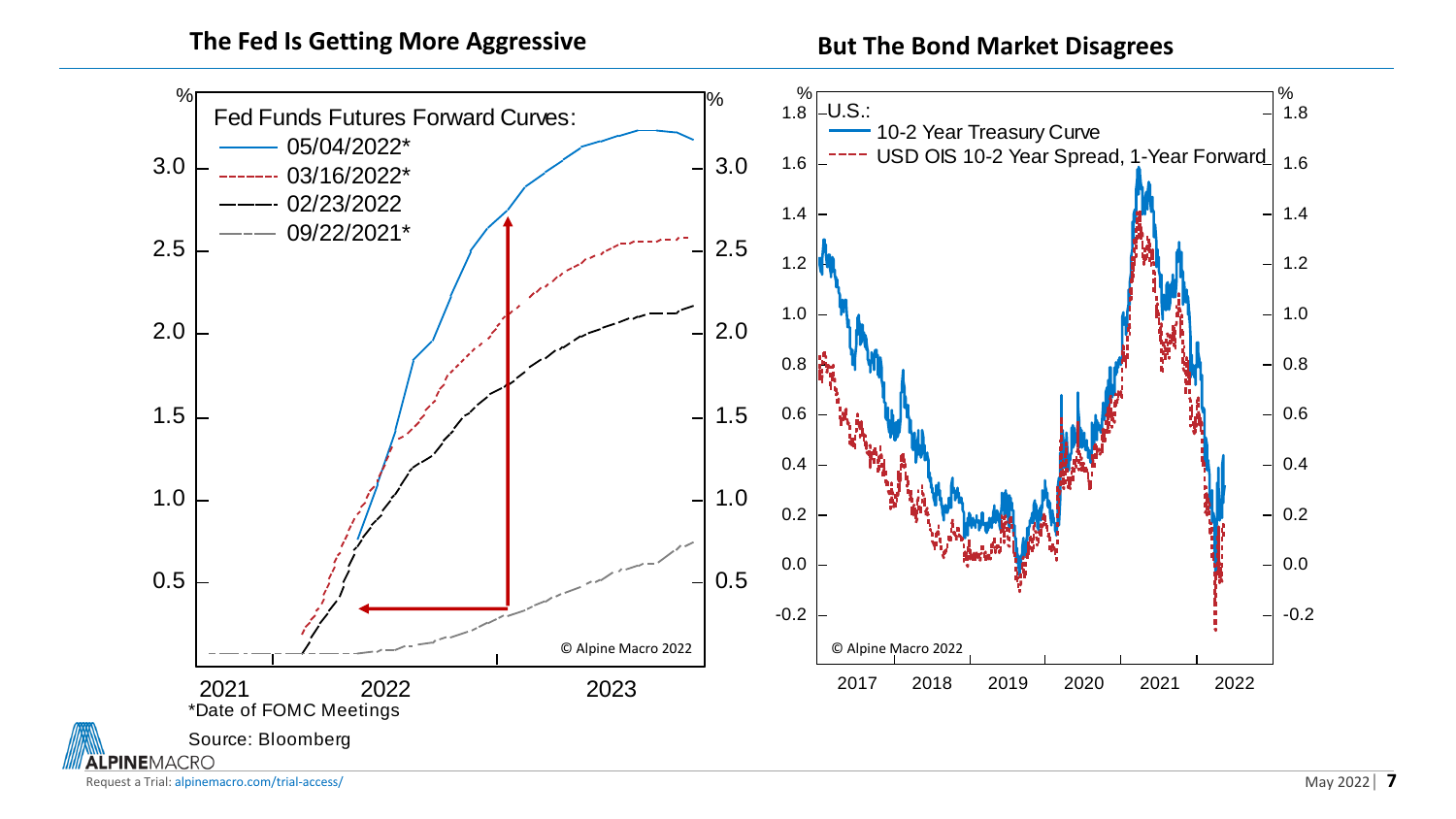## **Earnings Recessions In Different Inflation Regimes**

![](_page_7_Figure_1.jpeg)

Request a Trial: alpinemacro.com/trial-access/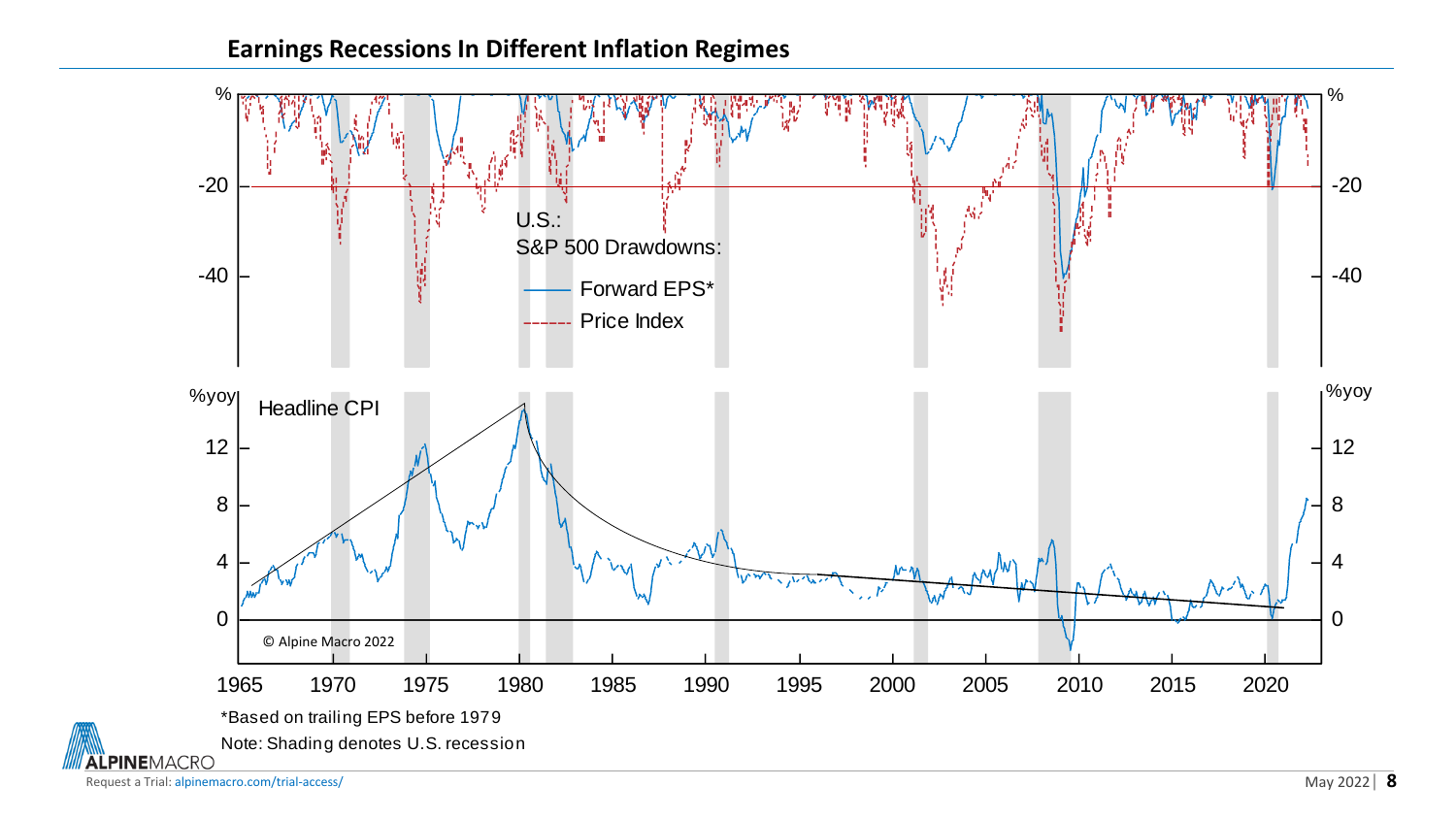![](_page_8_Figure_1.jpeg)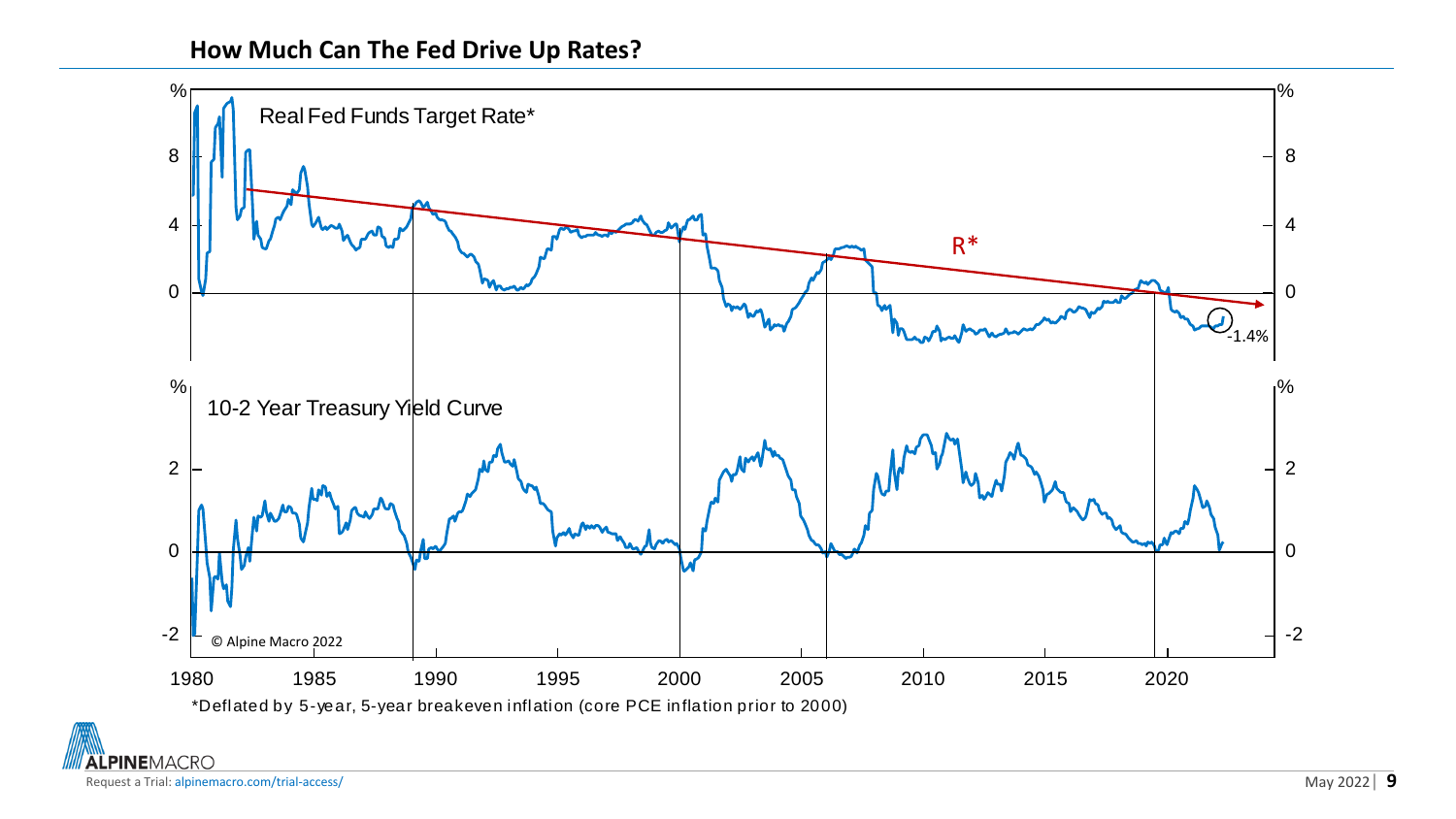## **Some Market Indicators For Inflation: DXY And Gold**

![](_page_9_Figure_1.jpeg)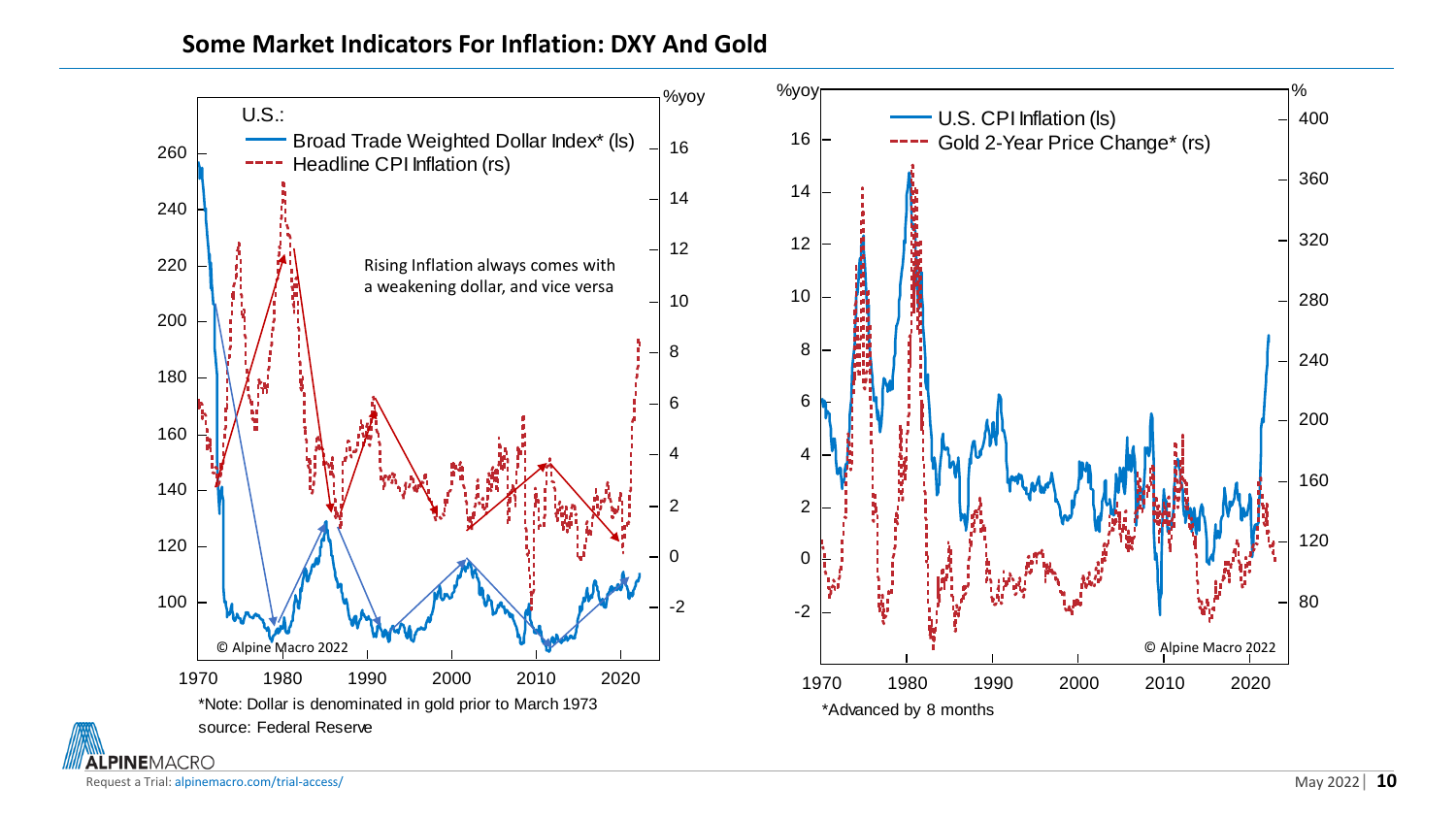**Inflation Expectations Are Stable** 

**Inflation Breakeven Curve: Negatively Sloped** 

![](_page_10_Figure_2.jpeg)

**ALPINEMACRO** Request a Trial: alpinemacro.com/trial-access/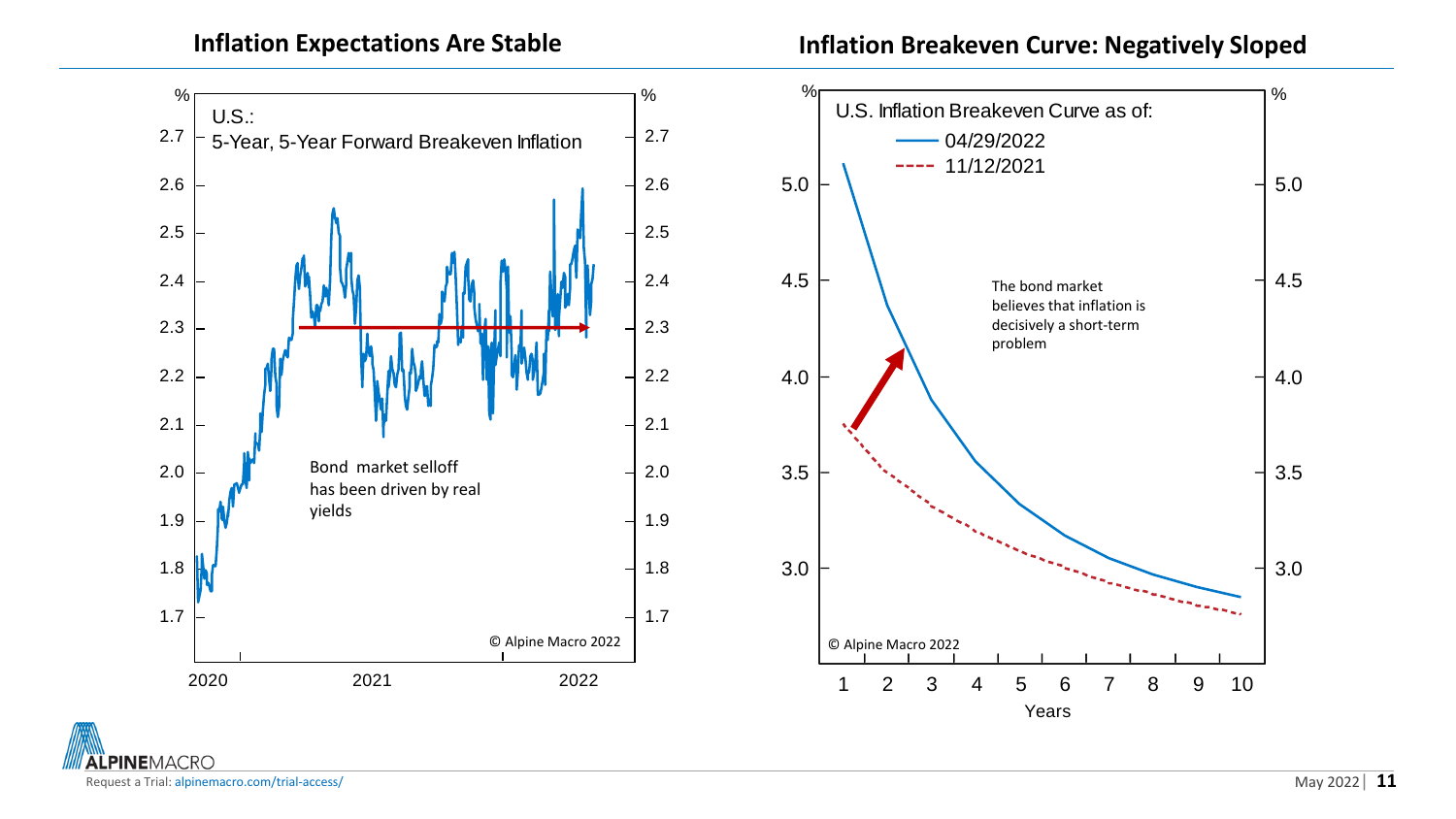**The European Experience Postwar Supply Disruptions And Inflation Spike** 

![](_page_11_Figure_2.jpeg)

 $\int_{1}^{\%}$ yoy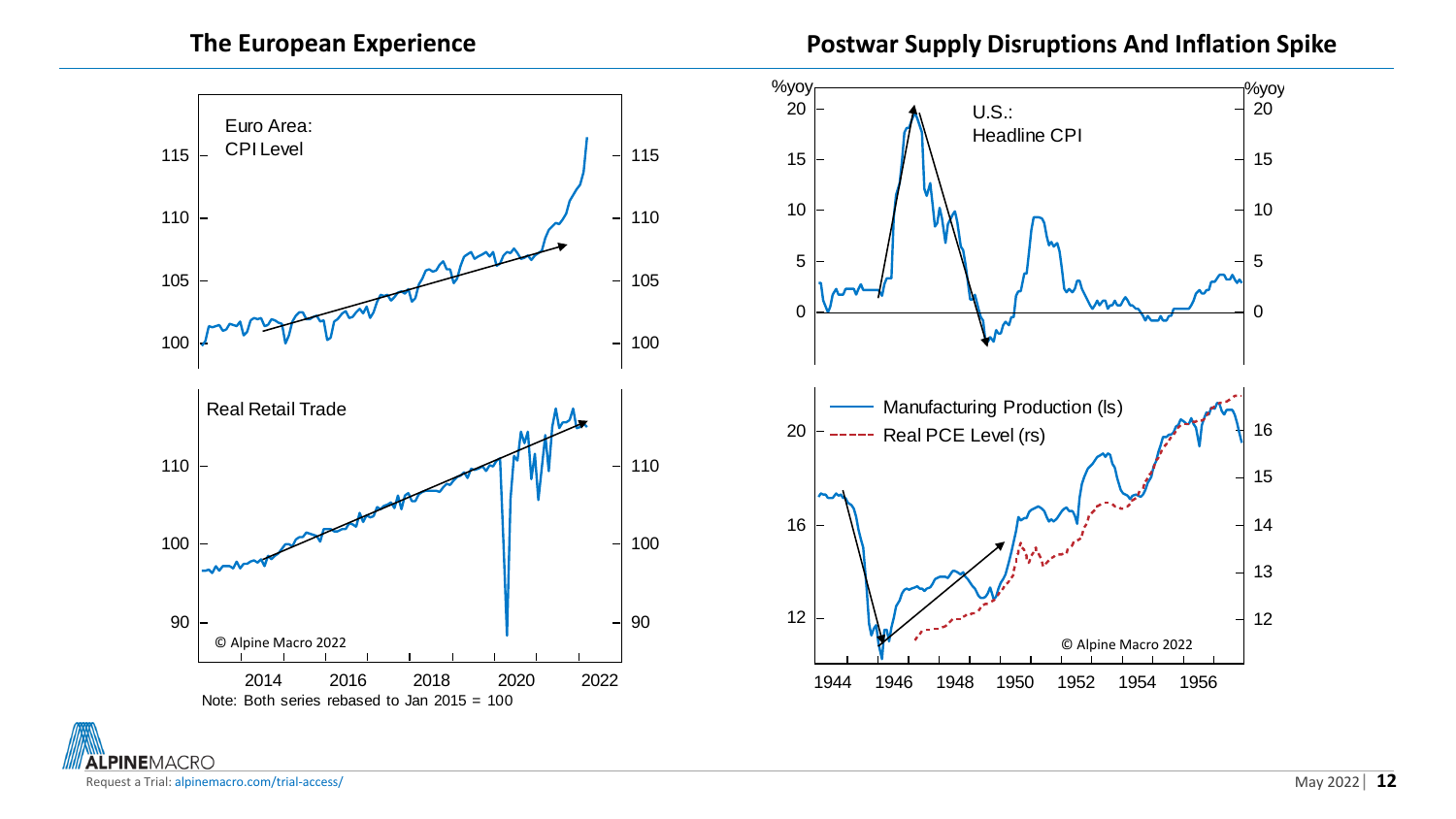![](_page_12_Figure_2.jpeg)

![](_page_12_Figure_3.jpeg)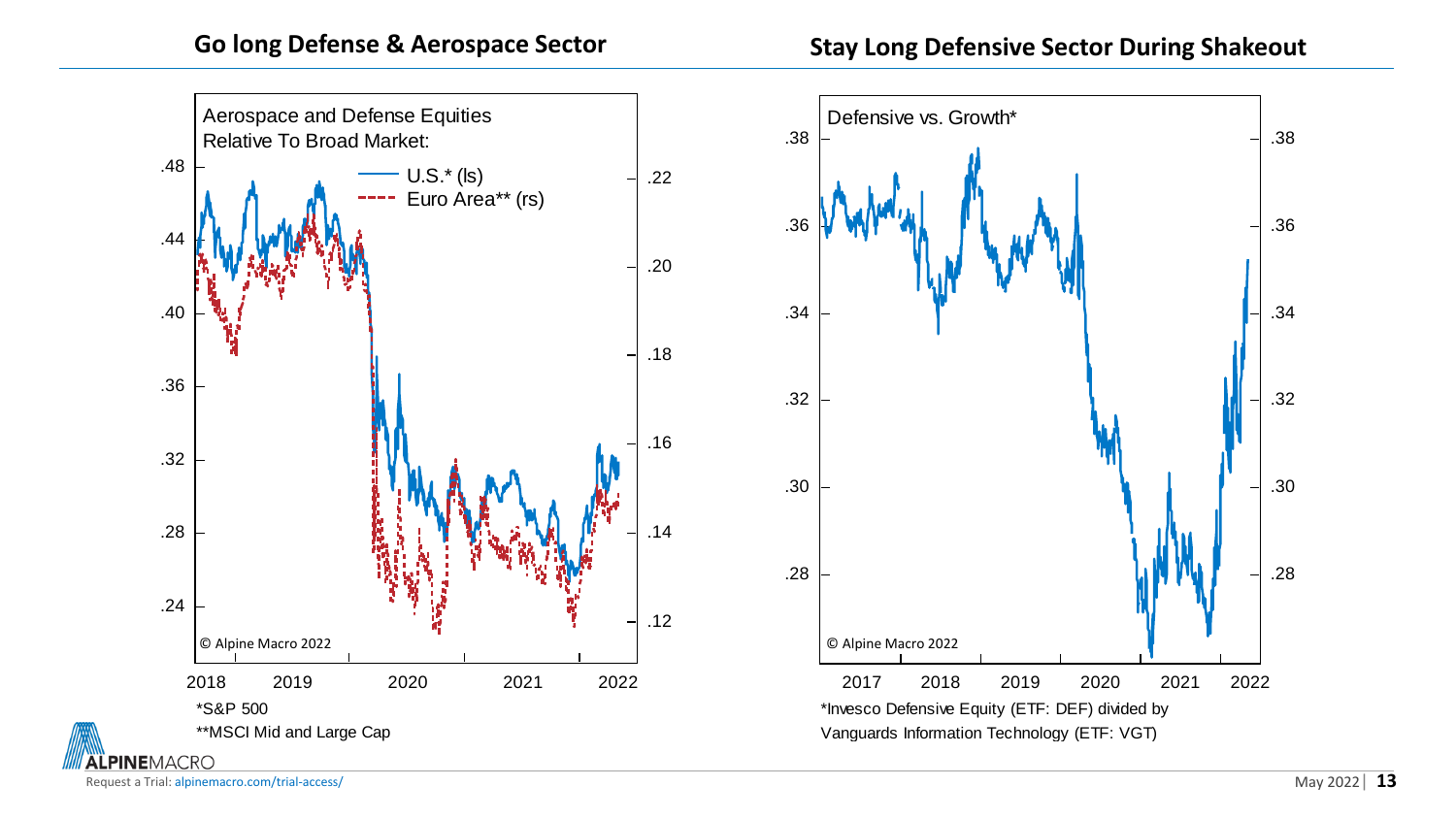**Oil Has Parted Ways With DXY Oil Prices vs Income: A Long-Term Perspective**

![](_page_13_Figure_2.jpeg)

**ALPINEMACRO** Request a Trial: alpinemacro.com/trial-access/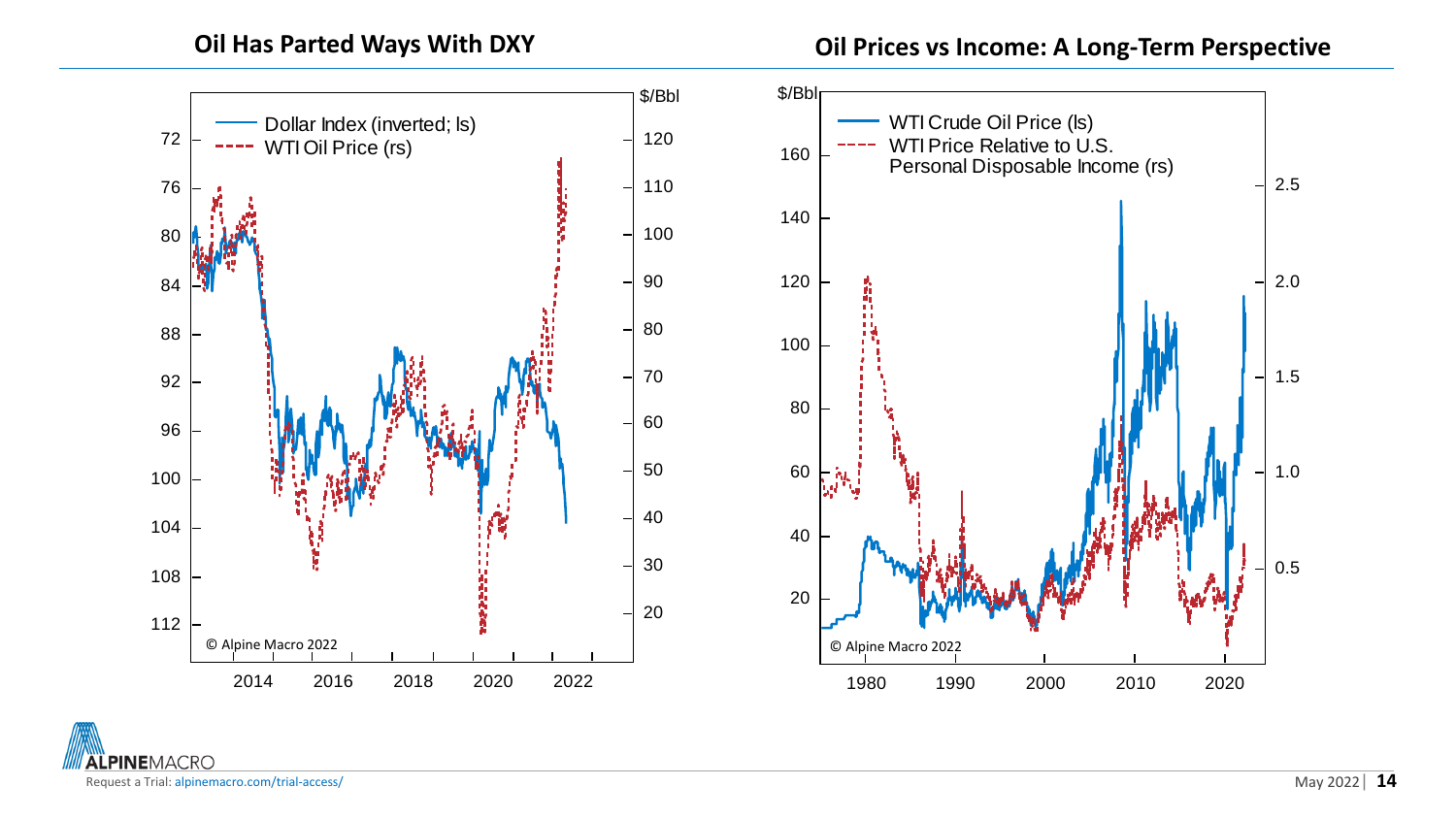### **A 10% Drop In Treasury Total Returns Usually Precedes A Major Rally In Bonds**

![](_page_14_Figure_1.jpeg)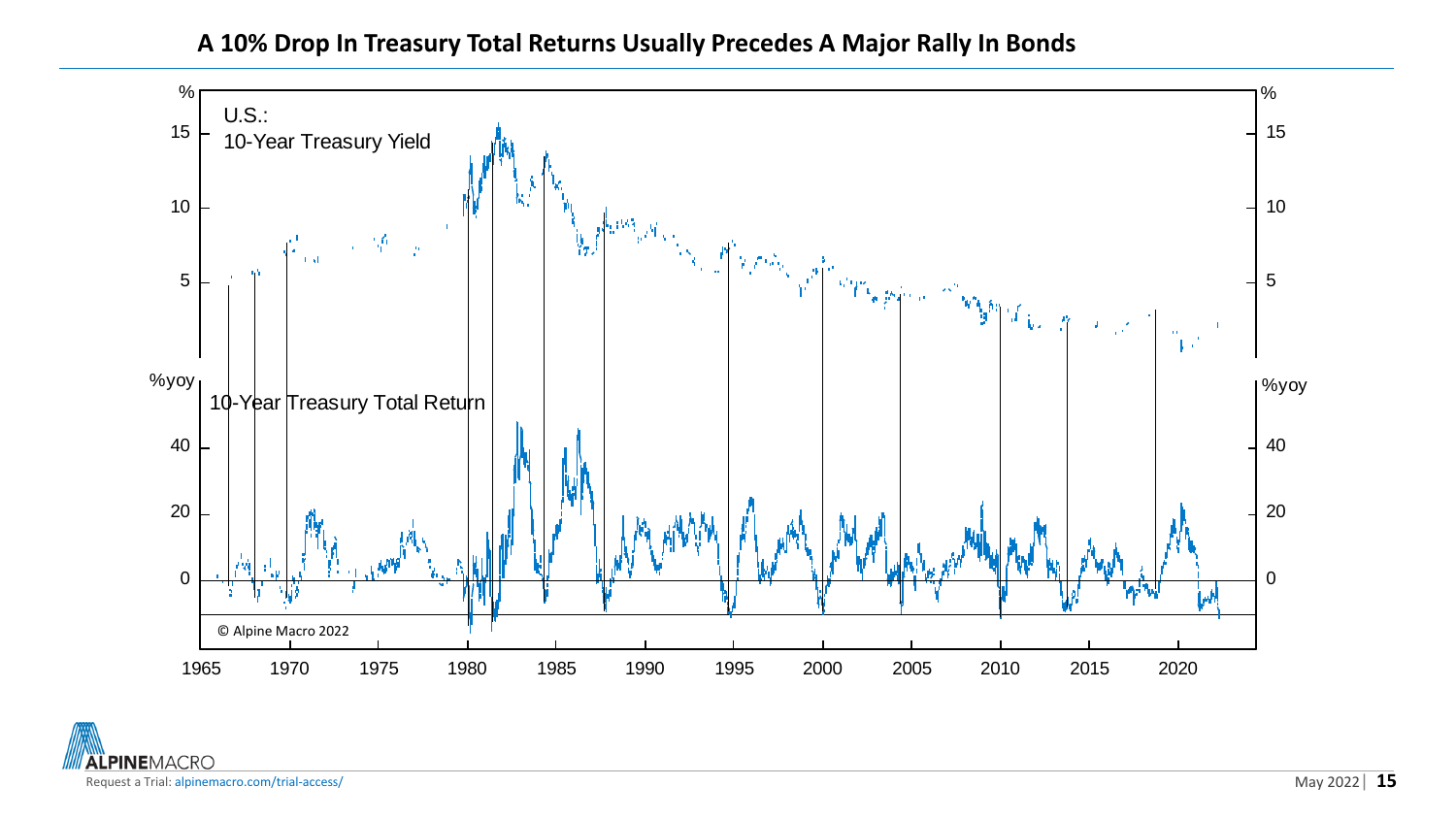![](_page_15_Figure_2.jpeg)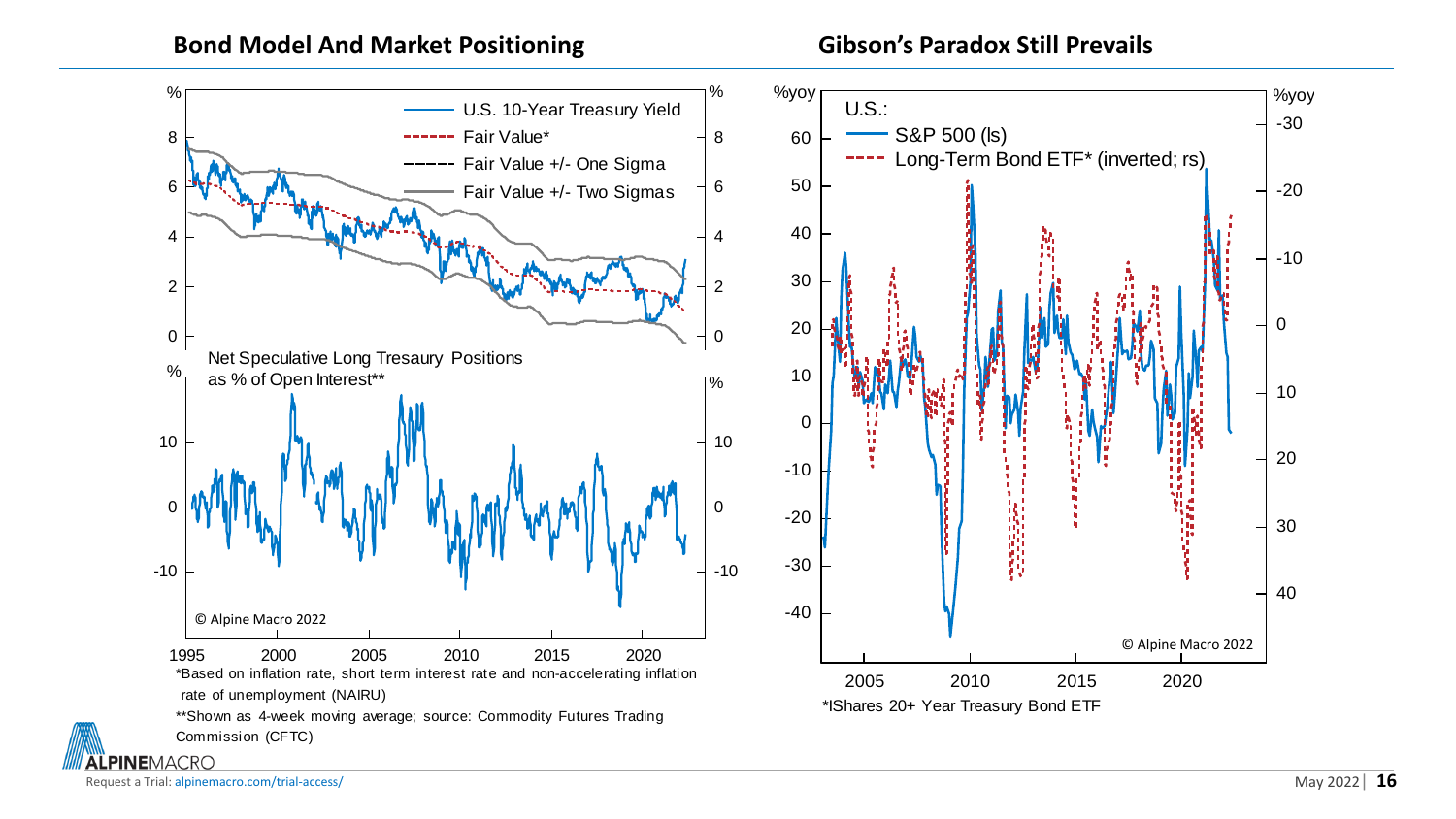![](_page_16_Picture_0.jpeg)

A Unique Mind On The Markets

**Alpine Macro** was founded in October 2017 as an independent global investment research firm based in Montreal, Canada. The company focuses on top-down analysis of major secular and cyclical trends in the global economy and financial markets, providing forecasts on major moves in asset prices and recommendations on asset allocation and investment strategy.

## **Alpine Macro's Strategists**

![](_page_16_Figure_4.jpeg)

**For more information on Alpine Macro's research and service visit us at: [alpinemacro.com](https://alpinemacro.com/)**

**Any other questions or inquiries: [info@alpinemacro.com](mailto:info@alpinemacro.com) or +1 514-558-1414**

![](_page_16_Picture_7.jpeg)